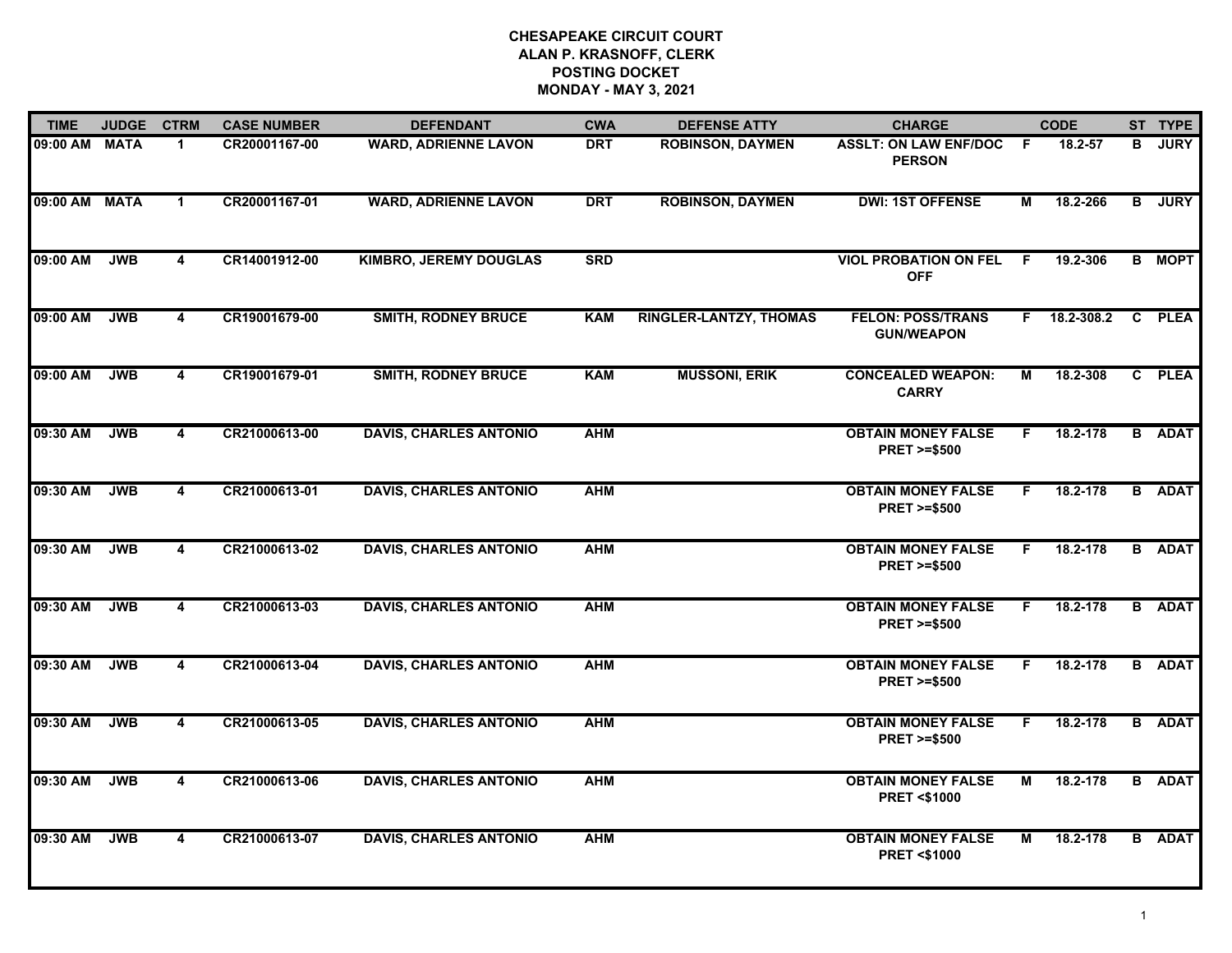| <b>TIME</b> | <b>JUDGE</b> | <b>CTRM</b>             | <b>CASE NUMBER</b> | <b>DEFENDANT</b>              | <b>CWA</b> | <b>DEFENSE ATTY</b> | <b>CHARGE</b>                                       |                | <b>CODE</b> |   | ST TYPE       |
|-------------|--------------|-------------------------|--------------------|-------------------------------|------------|---------------------|-----------------------------------------------------|----------------|-------------|---|---------------|
| 09:30 AM    | <b>JWB</b>   | 4                       | CR21000613-08      | <b>DAVIS, CHARLES ANTONIO</b> | <b>AHM</b> |                     | <b>OBTAIN MONEY FALSE</b><br><b>PRET &lt;\$1000</b> | М              | 18.2-178    | В | <b>ADAT</b>   |
| 09:30 AM    | <b>JWB</b>   | $\overline{\mathbf{4}}$ | CR21000613-09      | <b>DAVIS, CHARLES ANTONIO</b> | <b>AHM</b> |                     | <b>OBTAIN MONEY FALSE</b><br><b>PRET &lt;\$1000</b> | $\overline{M}$ | 18.2-178    |   | <b>B</b> ADAT |
| 09:30 AM    | <b>JWB</b>   | $\overline{\mathbf{4}}$ | CR21000613-10      | <b>DAVIS, CHARLES ANTONIO</b> | <b>AHM</b> |                     | <b>FALSE INFO TO INCREASE M</b><br><b>BENEFIT</b>   |                | 60.2-632    |   | <b>B</b> ADAT |
| 09:30 AM    | <b>JWB</b>   | $\overline{\mathbf{4}}$ | CR21000613-11      | <b>DAVIS, CHARLES ANTONIO</b> | <b>AHM</b> |                     | <b>FALSE INFO TO INCREASE M</b><br><b>BENEFIT</b>   |                | 60.2-632    |   | <b>B</b> ADAT |
| 09:30 AM    | <b>JWB</b>   | $\overline{\mathbf{4}}$ | CR21000613-12      | <b>DAVIS, CHARLES ANTONIO</b> | <b>AHM</b> |                     | <b>FALSE INFO TO INCREASE M</b><br><b>BENEFIT</b>   |                | 60.2-632    |   | <b>B</b> ADAT |
| 09:30 AM    | <b>JWB</b>   | $\overline{\mathbf{4}}$ | CR21000613-13      | <b>DAVIS, CHARLES ANTONIO</b> | <b>AHM</b> |                     | <b>FALSE INFO TO INCREASE M</b><br><b>BENEFIT</b>   |                | 60.2-632    |   | <b>B</b> ADAT |
| 09:30 AM    | <b>JWB</b>   | $\overline{\mathbf{4}}$ | CR21000613-14      | <b>DAVIS, CHARLES ANTONIO</b> | <b>AHM</b> |                     | <b>FALSE INFO TO INCREASE M</b><br><b>BENEFIT</b>   |                | 60.2-632    |   | <b>B</b> ADAT |
| 09:30 AM    | <b>JWB</b>   | $\overline{\mathbf{4}}$ | CR21000613-15      | <b>DAVIS, CHARLES ANTONIO</b> | <b>AHM</b> |                     | <b>FALSE INFO TO INCREASE M</b><br><b>BENEFIT</b>   |                | 60.2-632    |   | <b>B</b> ADAT |
| 09:30 AM    | <b>JWB</b>   | $\overline{\mathbf{4}}$ | CR21000613-16      | <b>DAVIS, CHARLES ANTONIO</b> | <b>AHM</b> |                     | FALSE INFO TO INCREASE M<br><b>BENEFIT</b>          |                | 60.2-632    |   | <b>B</b> ADAT |
| 09:30 AM    | <b>JWB</b>   | $\overline{\mathbf{4}}$ | CR21000613-17      | <b>DAVIS, CHARLES ANTONIO</b> | <b>AHM</b> |                     | <b>FALSE INFO TO INCREASE M</b><br><b>BENEFIT</b>   |                | 60.2-632    |   | <b>B</b> ADAT |
| 09:30 AM    | <b>JWB</b>   | $\overline{\mathbf{4}}$ | CR21000613-18      | <b>DAVIS, CHARLES ANTONIO</b> | <b>AHM</b> |                     | FALSE INFO TO INCREASE M<br><b>BENEFIT</b>          |                | 60.2-632    |   | <b>B</b> ADAT |
| 09:30 AM    | <b>JWB</b>   | $\overline{4}$          | CR21000613-19      | <b>DAVIS, CHARLES ANTONIO</b> | <b>AHM</b> |                     | <b>FALSE INFO TO INCREASE M</b><br><b>BENEFIT</b>   |                | 60.2-632    |   | <b>B</b> ADAT |
| 09:30 AM    | <b>JWB</b>   | $\overline{\mathbf{4}}$ | CR12001469-04      | <b>GRAY, WAYLON LEE</b>       |            |                     | <b>VIOL PROBATION ON FEL</b><br><b>OFF</b>          | F.             | 19.2-306    |   | C ADAT        |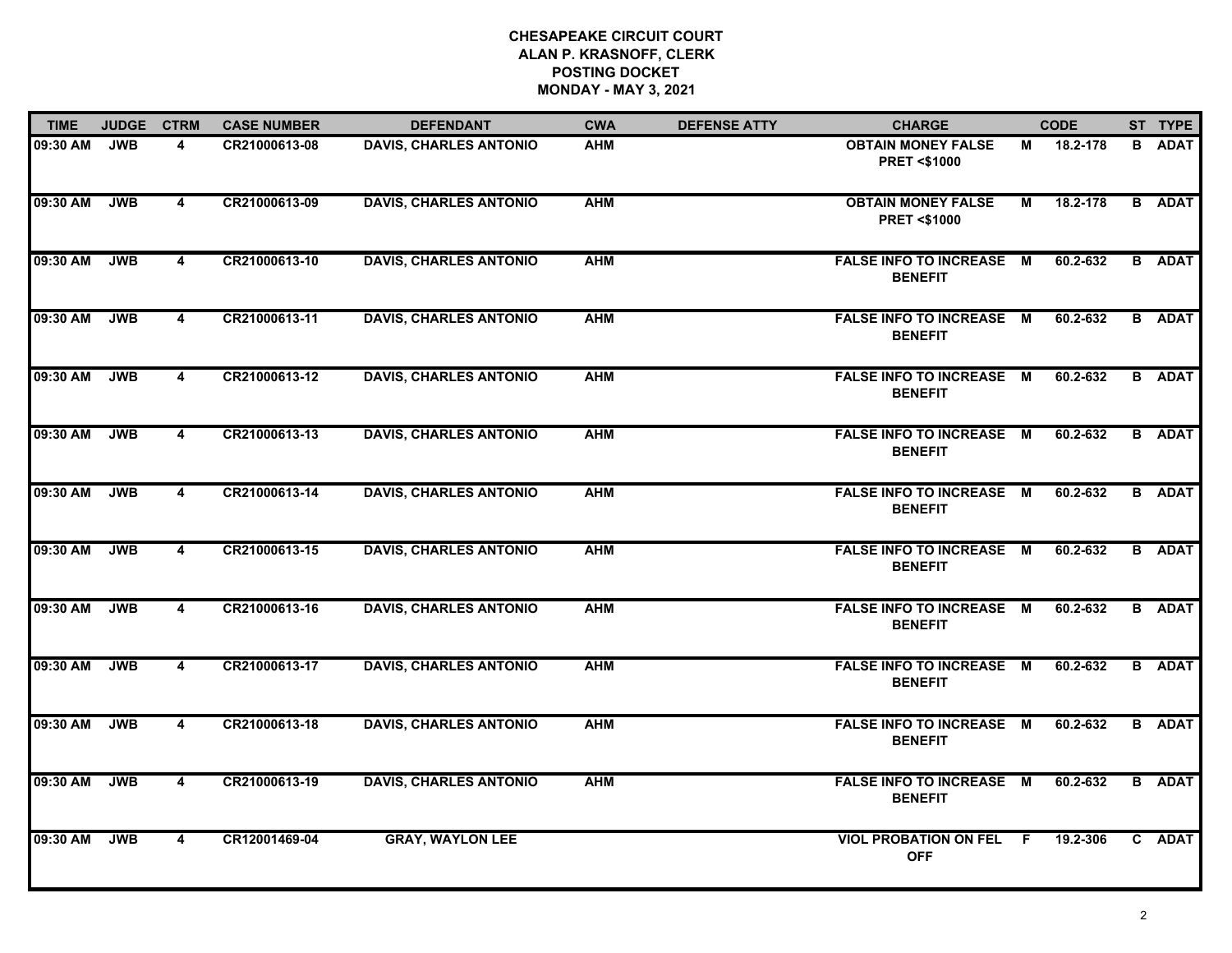| <b>TIME</b> | <b>JUDGE</b> | <b>CTRM</b>             | <b>CASE NUMBER</b> | <b>DEFENDANT</b>                       | <b>CWA</b> | <b>DEFENSE ATTY</b> | <b>CHARGE</b>                                   |     | <b>CODE</b>   |   | ST TYPE       |
|-------------|--------------|-------------------------|--------------------|----------------------------------------|------------|---------------------|-------------------------------------------------|-----|---------------|---|---------------|
| 09:30 AM    | <b>JWB</b>   | 4                       | CR12001469-05      | <b>GRAY, WAYLON LEE</b>                |            |                     | <b>VIOL PROBATION ON FEL F</b><br><b>OFF</b>    |     | 19.2-306      |   | C ADAT        |
| 09:30 AM    | <b>JWB</b>   | 4                       | CR12001961-04      | <b>GRAY, WAYLON LEE</b>                |            |                     | <b>VIOL PROBATION ON FEL F</b><br><b>OFF</b>    |     | 19.2-306      |   | C ADAT        |
| 09:30 AM    | <b>JWB</b>   | $\overline{\mathbf{4}}$ | CR12001961-05      | <b>GRAY, WAYLON LEE</b>                |            |                     | <b>VIOL PROBATION ON FEL F</b><br><b>OFF</b>    |     | 19.2-306      |   | C ADAT        |
| 09:30 AM    | <b>JWB</b>   | $\overline{\mathbf{4}}$ | CR10000523-03      | YARBOROUGH, ANTHONY<br><b>DONELLA</b>  | <b>AJS</b> |                     | <b>VIOL PROBATION ON FEL F</b><br><b>OFF</b>    |     | 19.2-306      |   | C ADAT        |
| 09:30 AM    | <b>JWB</b>   | 4                       | CR19001662-00      | YARBOROUGH, ANTHONY<br><b>DONNELLA</b> | <b>AJS</b> |                     | LIC REVOKED H.O.                                |     | F B.46.2-357  |   | C ADAT        |
| 09:30 AM    | <b>JWB</b>   | $\overline{4}$          | CR19001662-01      | YARBOROUGH, ANTHONY<br><b>DONNELLA</b> | <b>AJS</b> |                     | <b>FTA-TRIAL</b>                                |     | M 18.2-456(6) |   | C ADAT        |
| 10:15 AM    | <b>JWB</b>   | $\overline{4}$          | CR21000640-00      | <b>MORRISON, MELISSA MARIE</b>         | <b>BW</b>  | Black, Hugh E.; III | <b>POSSESS COCAINE</b>                          | F.  | 18.2-250      |   | <b>B</b> PLEA |
| 10:30 AM    | <b>JWB</b>   | $\overline{\mathbf{4}}$ | CR09003923-01      | <b>HOLLEY, THOMAS LEE</b>              |            |                     | <b>VIOL PROBATION ON FEL F</b><br><b>OFF</b>    |     | 19.2-306      |   | C ADAT        |
| 10:30 AM    | <b>JWB</b>   | 4                       | CR09003924-01      | <b>HOLLEY, THOMAS LEE</b>              |            |                     | <b>VIOL PROBATION ON FEL F</b><br><b>OFF</b>    |     | 19.2-306      |   | C ADAT        |
| 10:30 AM    | <b>JWB</b>   | $\overline{4}$          | CR19001643-00      | <b>TORAN, ALEXIS ODELIA</b>            | <b>BW</b>  | Jones, David L.     | <b>ASSLT: ON LAW ENF/DOC</b><br><b>PERSON</b>   | -F. | $18.2 - 57$   |   | <b>B</b> TRYL |
| 10:30 AM    | <b>JWB</b>   | $\overline{4}$          | CR19001643-01      | <b>TORAN, ALEXIS ODELIA</b>            | BW         | Jones, David L.     | <b>OBSTRUCT/RESIST W/O</b><br><b>FORCE</b>      | М   | 18.2-460      |   | <b>B</b> TRYL |
| 10:30 AM    | <b>JWB</b>   | $\overline{4}$          | CR19001643-02      | <b>TORAN, ALEXIS ODELIA</b>            | <b>BW</b>  | Jones, David L.     | <b>FALSE IDENTIFY SELF TO</b><br><b>LAW ENF</b> | M   | $19.2 - 82.1$ |   | <b>B</b> TRYL |
| 10:30 AM    | <b>JWB</b>   | $\overline{4}$          | CR19001643-03      | <b>TORAN, ALEXIS ODELIA</b>            | <b>BW</b>  | Jones, David L.     | <b>FTA-MENT</b>                                 |     | M 18.2-456(6) | B | <b>CAP</b>    |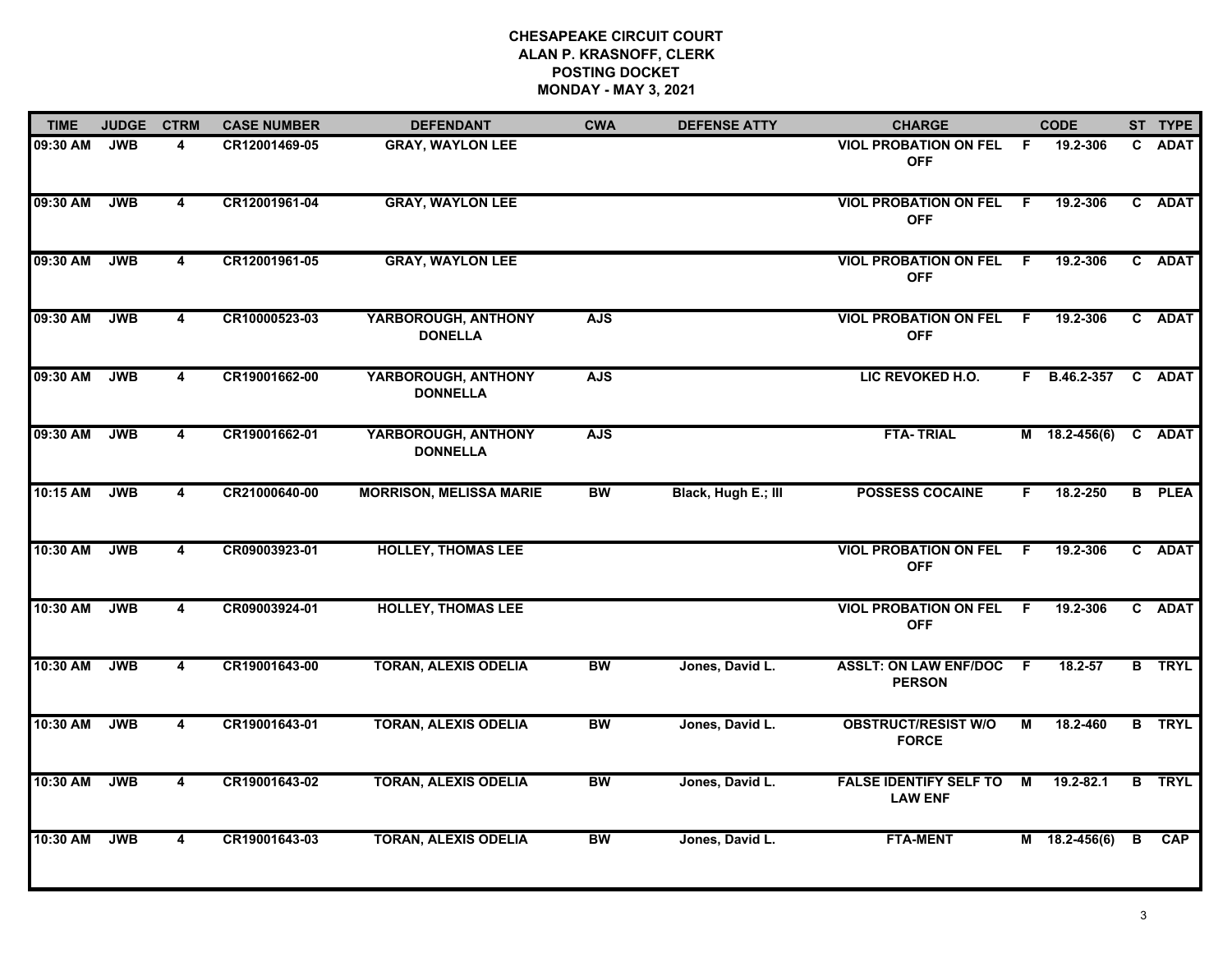| <b>TIME</b> | <b>JUDGE</b> | <b>CTRM</b>             | <b>CASE NUMBER</b> | <b>DEFENDANT</b>              | <b>CWA</b> | <b>DEFENSE ATTY</b>           | <b>CHARGE</b>                                   |                | <b>CODE</b>       |                | ST TYPE       |
|-------------|--------------|-------------------------|--------------------|-------------------------------|------------|-------------------------------|-------------------------------------------------|----------------|-------------------|----------------|---------------|
| 10:30 AM    | <b>JWB</b>   | 4                       | CR19001782-00      | <b>TORAN, ALEXIS ODELIA</b>   | <b>BW</b>  |                               | <b>FAIL TO HAVE VEHICLE</b><br><b>INSPECTED</b> |                | $A.46.2 - 1158$ B |                | TRYL          |
| 10:30 AM    | <b>JWB</b>   | 4                       | CR19001782-01      | <b>TORAN, ALEXIS ODELIA</b>   | <b>BW</b>  |                               | <b>DEFECTIVE EQUIPMENT</b><br><b>GENERALLY</b>  |                | 46.2-1003         | $\overline{B}$ | <b>TRYL</b>   |
| 10:30 AM    | <b>JWB</b>   | $\overline{\mathbf{4}}$ | CR19001782-02      | <b>TORAN, ALEXIS ODELIA</b>   | <b>BW</b>  | Jones, David L.               | <b>FTA-MENT</b>                                 |                | M 18.2-456 (6)    | B              | <b>CAP</b>    |
| 01:00 PM    | <b>JWB</b>   | $\overline{\mathbf{4}}$ | CR02003685-02      | <b>BUNN, RECO DEMETRIUS</b>   | <b>AEP</b> | <b>HOLDER, WILLIAM JOSHUA</b> | <b>VIOL PROBATION ON FEL</b><br><b>OFF</b>      | -F             | 19.2-306          | C.             | <b>REV</b>    |
| 01:30 PM    | <b>JWB</b>   | 4                       | CR21000117-00      | <b>HARPER, SIERRA JUANITA</b> | <b>MLK</b> | <b>WALL, LUCILLE</b>          | <b>EMBEZZLEMENT &gt;=\$500</b>                  | F.             | 18.2-111          |                | <b>B</b> PLEA |
| 02:00 PM    | <b>JWB</b>   | 4                       | CR12000091-04      | <b>EAST, ASHLEY NICOLE</b>    | <b>MAP</b> | <b>VENNER, JOHN O</b>         | <b>VIOL PROBATION ON FEL</b><br><b>OFF</b>      | F.             | 19.2-306          | C              | <b>REV</b>    |
| 02:45 PM    | <b>JWB</b>   | $\overline{\mathbf{4}}$ | CR21000244-00      | <b>HILL, CODY JASON</b>       | <b>JAF</b> | <b>SPARTZ, SARA</b>           | <b>DWI: 1ST OFFENSE</b>                         |                | M A.18.2-266      |                | <b>B</b> TRYL |
| 02:45 PM    | <b>JWB</b>   | 4                       | CR21000244-01      | <b>HILL, CODY JASON</b>       | <b>JAF</b> | <b>SPARTZ, SARA</b>           | <b>RECKLESS DRIVING</b>                         |                | M C.46.2-862      |                | <b>B</b> TRYL |
| 02:45 PM    | <b>JWB</b>   | 4                       | CR21000244-02      | <b>HILL, CODY JASON</b>       | <b>JAF</b> | <b>SPARTZ, SARA</b>           | <b>REFUSED BLOOD/BREATH</b><br><b>TEST</b>      | M              | 18.2-268.3        | S.             | <b>TRYL</b>   |
| 03:15 PM    | <b>JWB</b>   | $\overline{\mathbf{4}}$ | CR98A02588-03      | <b>COPELAND, KEITH JOHN</b>   | <b>KAM</b> | <b>SWEENEY, B COLIN</b>       | <b>VIOL PROBATION ON FEL</b><br><b>OFF</b>      | -F             | 19.2-306          | C.             | <b>REV</b>    |
| 03:15 PM    | <b>JWB</b>   | $\overline{\mathbf{4}}$ | CR98A02589-03      | <b>COPELAND, KEITH JOHN</b>   | <b>KAM</b> | <b>SWEENEY, B COLIN</b>       | <b>VIOL PROBATION ON FEL</b><br><b>OFF</b>      | -F             | 19.2-306          | C.             | <b>REV</b>    |
| 09:00 AM    | <b>RAB</b>   | 5                       | CR17002049-02      | <b>HENSHAW, RUSSELL</b>       | <b>MAP</b> | <b>DAVIS, RICHARD J; III</b>  | <b>VIOL PROBATION ON FEL</b><br><b>OFF</b>      | $\overline{F}$ | 19.2-306          | $\overline{c}$ | <b>REV</b>    |
| 09:00 AM    | <b>RAB</b>   | 5                       | CR17002049-03      | <b>HENSHAW, RUSSELL</b>       | <b>MAP</b> | <b>DAVIS, RICHARD J; III</b>  | <b>VIOL PROBATION ON FEL</b><br><b>OFF</b>      | F.             | 19.2-306          | C.             | <b>REV</b>    |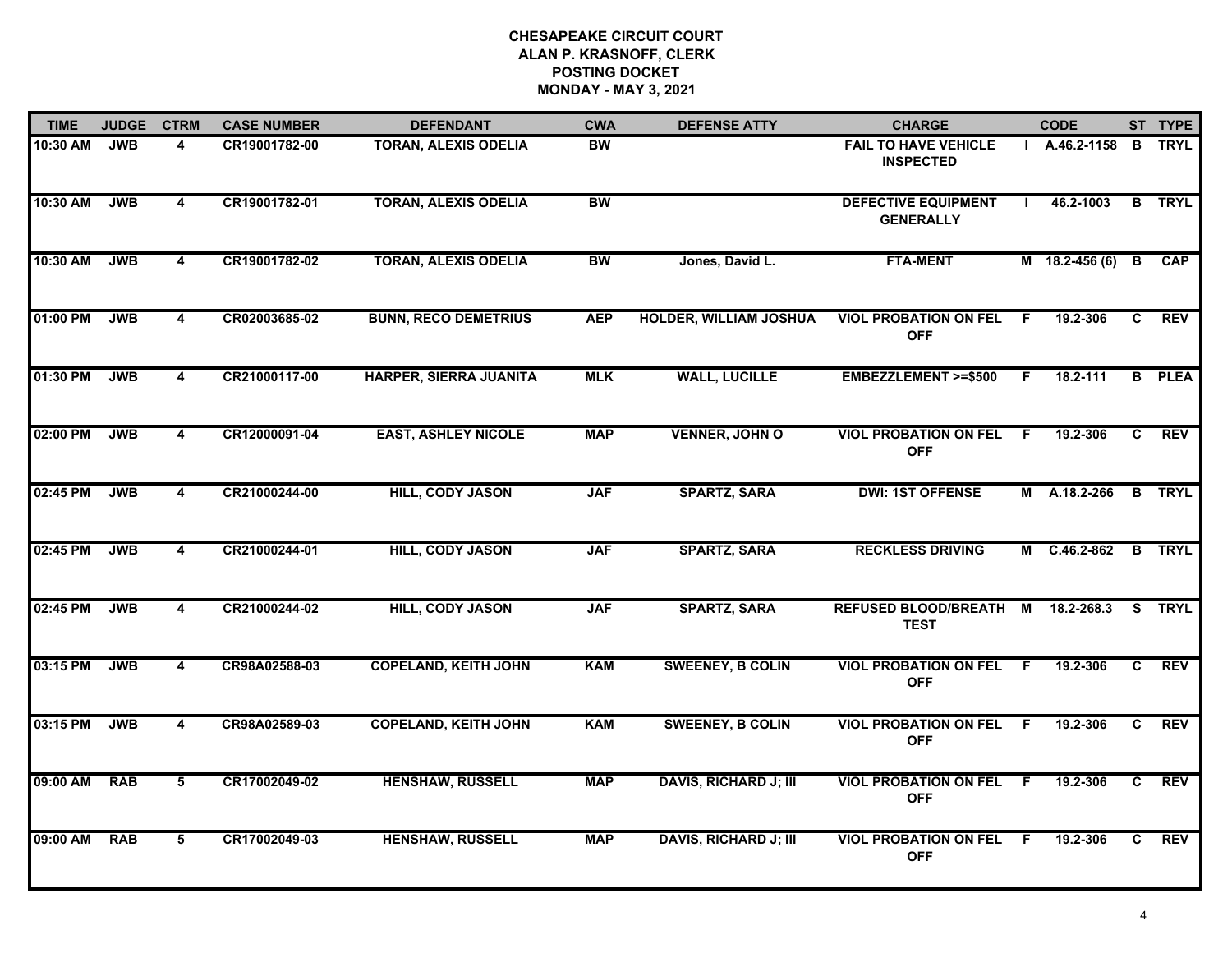| <b>TIME</b> | <b>JUDGE</b> | <b>CTRM</b>    | <b>CASE NUMBER</b> | <b>DEFENDANT</b>                    | <b>CWA</b> | <b>DEFENSE ATTY</b>           | <b>CHARGE</b>                                                      |    | <b>CODE</b> | ST TYPE       |
|-------------|--------------|----------------|--------------------|-------------------------------------|------------|-------------------------------|--------------------------------------------------------------------|----|-------------|---------------|
| 09:30 AM    | <b>RAB</b>   | 5.             | CR20001501-00      | TOONE, GARY DEWAYNE; JR             | <b>DAM</b> | <b>HOLDER, WILLIAM JOSHUA</b> | <b>POSSESS</b><br><b>METHAMPHETAMINE</b>                           | F. | 18.2-250    | C TRYL        |
| 09:30 AM    | <b>RAB</b>   | 5              | CR20001501-01      | <b>TOONE, GARY DEWAYNE; JR</b>      | <b>DAM</b> |                               | HOLDER, WILLIAM JOSHUA POSSESSION OF BURGLARY F<br><b>TOOLS</b>    |    | 18.2-94     | C TRYL        |
| 09:30 AM    | <b>RAB</b>   | 5              | CR20001501-02      | <b>TOONE, GARY DEWAYNE; JR</b>      | <b>DAM</b> | <b>HOLDER, WILLIAM JOSHUA</b> | <b>UNAUTH POSSESSION:</b><br><b>DRUG PARA</b>                      | М  | 54.1-3466   | C TRYL        |
| 09:30 AM    | <b>RAB</b>   | 5.             | CR20001501-03      | <b>TOONE, GARY DEWAYNE; JR</b>      | <b>DAM</b> |                               | HOLDER, WILLIAM JOSHUA PETIT LARC <\$500 NOT FRM M<br><b>PERSN</b> |    | 18.2-96     | C TRYL        |
| 11:00 AM    | <b>RAB</b>   | 5              | CR17000099-05      | <b>SAWYER, FELICIA MARRIA</b>       | <b>SRD</b> | <b>STEVENSON, LAKISHI</b>     | <b>VIOL PROBATION ON FEL</b><br><b>OFF</b>                         | -F | 19.2-306    | C BOND        |
| 11:00 AM    | <b>RAB</b>   | 5              | CR17000099-06      | <b>SAWYER, FELICIA MARRIA</b>       | <b>SRD</b> | <b>STEVENSON, LAKISHI</b>     | <b>VIOL PROBATION OF MISD</b><br><b>OFF</b>                        | М  | 19.2-306    | C BOND        |
| 11:30 AM    | <b>RAB</b>   | $\overline{5}$ | CR21000470-00      | <b>HARRISON, RICHARD JERMALE</b>    | <b>SRD</b> | <b>CROOK, HEATHER BUYRN</b>   | ELUDE/DISREGARD POLICE- F 46.2-817(B)<br><b>FELONY</b>             |    |             | <b>B</b> PLEA |
| 11:30 AM    | <b>RAB</b>   | 5              | CR21000470-01      | <b>HARRISON, RICHARD JERMALE</b>    | <b>SRD</b> | <b>CROOK, HEATHER BUYRN</b>   | <b>FALSE IDENTIFY SELF TO</b><br><b>LAW ENF</b>                    | М  | 19.2-82.1   | <b>B</b> PLEA |
| 01:00 PM    | <b>RAB</b>   | 5              | CR20001126-00      | <b>CROSBY, EMILY ANNE</b>           | <b>WHC</b> | <b>WALL, LUCILLE</b>          | <b>POSSESS OXYCODONE</b>                                           | F. | 18.2-250    | <b>B</b> PLEA |
| 01:00 PM    | <b>RAB</b>   | 5              | CR20001126-01      | <b>CROSBY, EMILY ANNE</b>           | <b>WHC</b> | <b>WALL, LUCILLE</b>          | POSSESS MARIJUANA, 1ST M 18.2-250.1<br><b>OFF</b>                  |    |             | <b>B</b> PLEA |
| 01:30 PM    | <b>RAB</b>   | 5              | CR20001383-00      | <b>WILKINS, MONQUELL LAEVERETTE</b> | <b>BKF</b> | <b>GILCHRIST, KURT A; III</b> | <b>FORGE PUBLIC RECORDS F</b>                                      |    | 18.2-168    | C PLEA        |
| 01:30 PM    | <b>RAB</b>   | 5              | CR20001383-01      | <b>WILKINS, MONQUELL LAEVERETTE</b> | <b>BKF</b> | <b>GILCHRIST, KURT A; III</b> | <b>UTTERING</b>                                                    | F. | 18.2-168    | C PLEA        |
| 01:30 PM    | <b>RAB</b>   | 5              | CR20001383-02      | <b>WILKINS, MONQUELL LAEVERETTE</b> | <b>BKF</b> | <b>GILCHRIST, KURT A: III</b> | <b>DESTRUCT PROP W/INTENT M</b><br>$<$ \$1000                      |    | 18.2-137    | C PLEA        |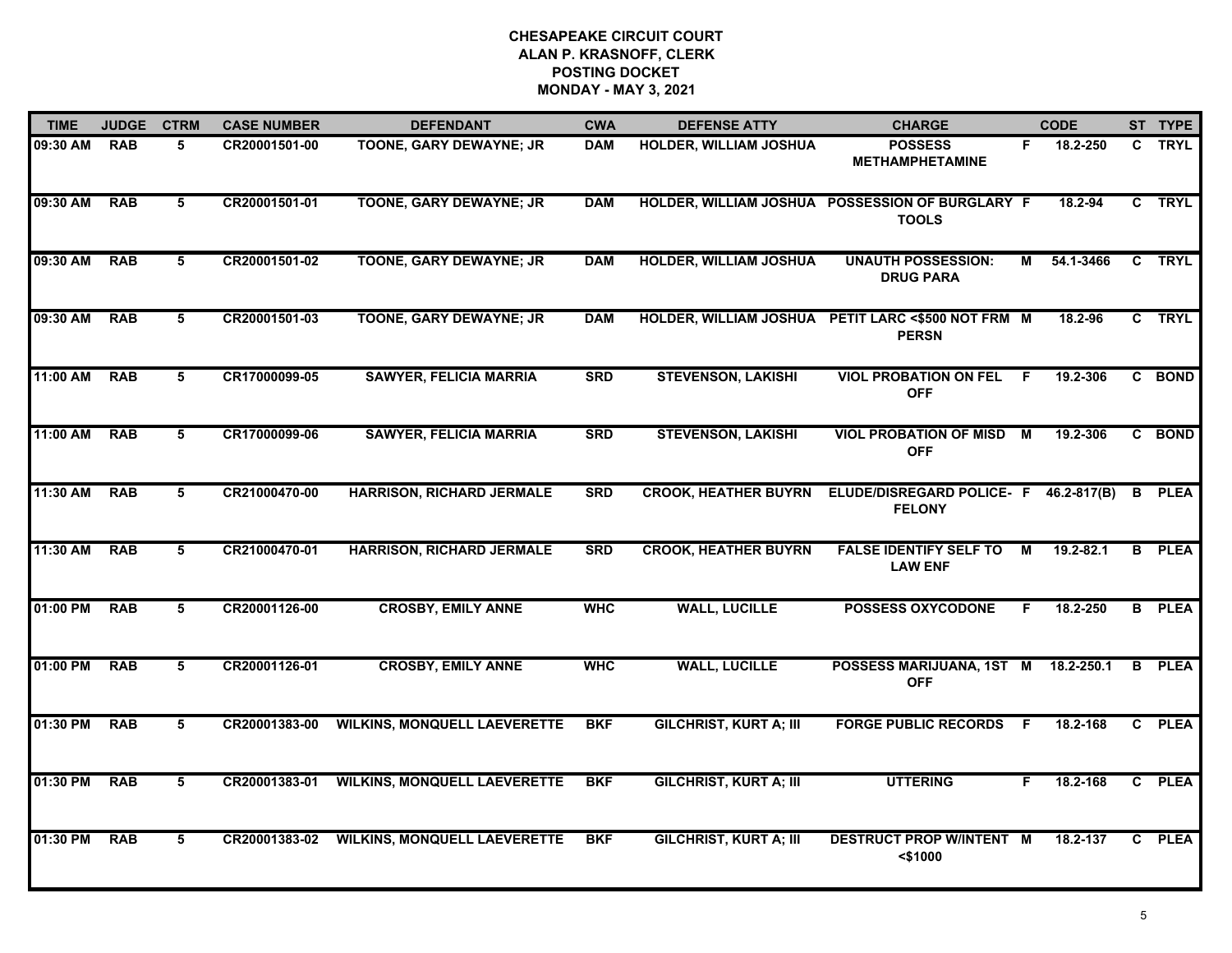| <b>TIME</b> | <b>JUDGE</b> | <b>CTRM</b> | <b>CASE NUMBER</b> | <b>DEFENDANT</b>                    | <b>CWA</b> | <b>DEFENSE ATTY</b>           | <b>CHARGE</b>                                 |     | <b>CODE</b>    |    | <b>ST</b><br><b>TYPE</b> |
|-------------|--------------|-------------|--------------------|-------------------------------------|------------|-------------------------------|-----------------------------------------------|-----|----------------|----|--------------------------|
| 101:30 PM   | <b>RAB</b>   | 5.          | CR20001383-03      | <b>WILKINS, MONQUELL LAEVERETTE</b> | <b>BKF</b> | <b>GILCHRIST, KURT A: III</b> | <b>IDENTITY THEFT</b>                         | M   | 18.2-186.3     | C. | <b>PLEA</b>              |
| 01:30 PM    | <b>RAB</b>   | 5.          | CR20001383-04      | <b>WILKINS, MONQUELL LAEVERETTE</b> | <b>BKF</b> | <b>GILCHRIST, KURT A; III</b> | <b>OBSTRUCT JUSTICE</b>                       | м   | 18.2-460       | C. | <b>PLEA</b>              |
| 101:30 PM   | <b>RAB</b>   | 5           | CR20001383-05      | <b>WILKINS, MONQUELL LAEVERETTE</b> | <b>BKF</b> | <b>GILCHRIST, KURT A: III</b> | <b>FLEEING FROM LAW</b><br><b>ENFORCEMENT</b> |     | M  18.2-460(E) | C. | <b>PLEA</b>              |
| 02:00 PM    | <b>RAB</b>   | 5.          | CR20001751-00      | <b>KING, ROBERT WARREN; JR</b>      | <b>JAF</b> | <b>HOLDER, WILLIAM JOSHUA</b> | <b>PWID METHAMPHETAMINE</b>                   | - F | 18.2-248       | C. | <b>PLEA</b>              |